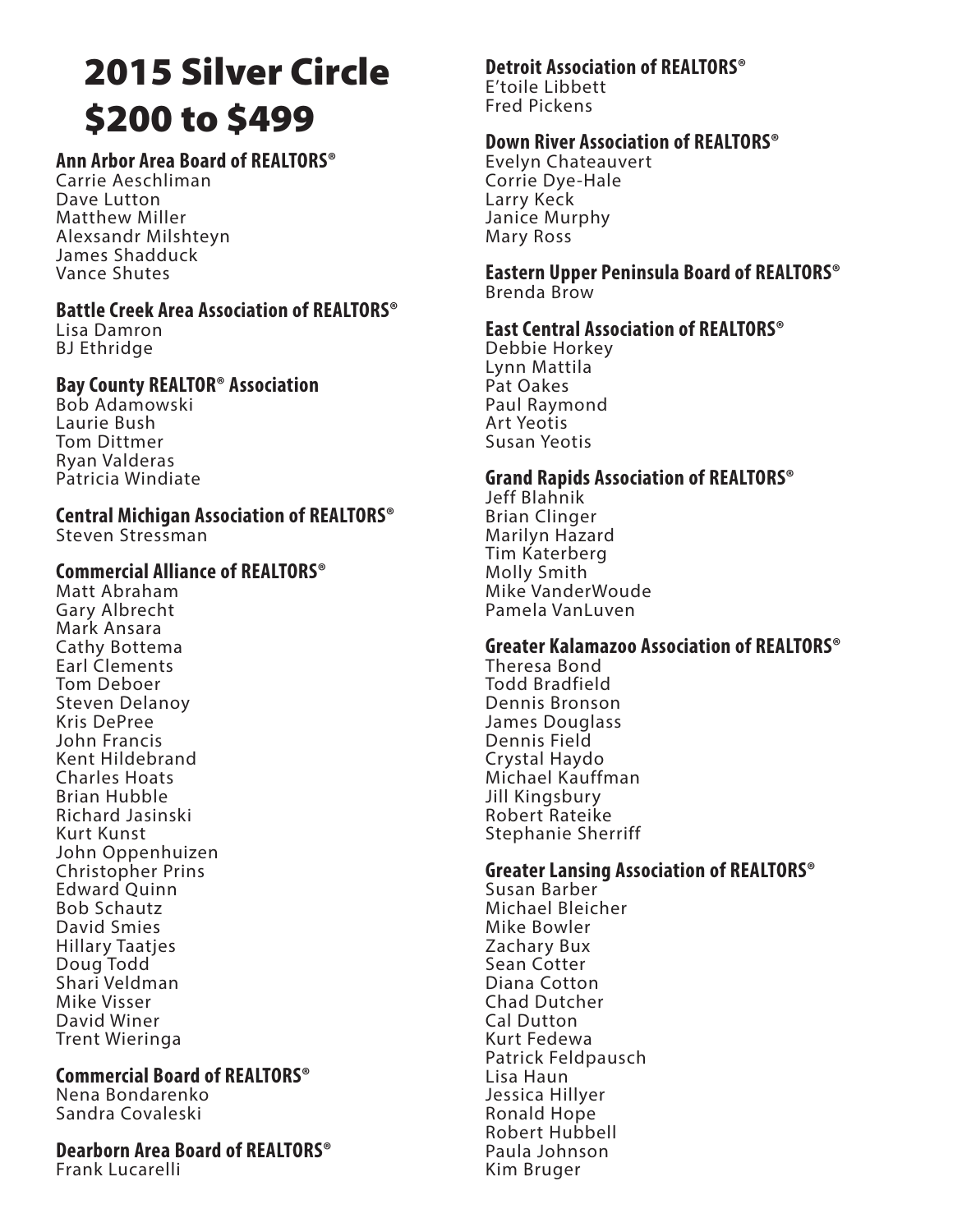#### **Greater Lansing Association of REALTORS® (cont.)**

Wayne Lacy Adriane Lau Denya Macaluso Thomas Peterson Ray Piggott Robert Plesscher Dennis Shell Christopher Silker Matt Smith Karen Thomas Les VanAlstine Brent Warner Lucas Wey Ron Wheeler

#### **Greater Metropolitan Association of REALTORS®**

Alex Aloe Roxanne Fitzpatrick Gerald Miller E'Toile Libbett

#### **Jackson Area Association of REALTORS®**

Brandon Adler Collin Cote Kim Gibbs Bryon Gough Heather Herndon Annie Hoover Dana Howell Paula Jester Nicolette Kennedy Susan Mohlman Tom Schindler Belle Stier Melissa Tee

#### **Lapeer & Upper Thumb Association of REALTORS®**

Frank Choate Gary King Daneille Manchester April Modreski Michael Young

#### **Lenawee County Association of REALTORS®**

Zachery Bock Gregory Brown Martha Koepfle Marcia Randall

#### **Livingston County Association of REALTORS®**

Nicole Bartolomucci Zachary Bux Karen Gill Pamela Leach Mark Light

## **Mason Oceana Manistee Board of REALTORS**

Debbie Bush Brianne Lorenz Monica Owens Sue Payne Kristine Wagner

#### **Michigan REALTORS®**

Kathie Feldpausch Sandy Stump Brian Westrin

## **Midland Board of REALTORS®**

Richard Loose

#### **Monroe County Association of REALTORS®**

Wanda Duffey Danny Gamber Julie Gerweck Dazel Betty Hall William Hassett Joan Heller Frances Londo Nancy Montrie Donna Overmyer Annette Perna-Taormina Howard Roberts Lora Rolland Doug Vandergrift

#### **Northeastern Michigan Board of REALTORS®**

Kristi Benedict Richard Braun Kimberly LIngo Dennis Stanley

#### **North Oakland County Board of REALTORS®**

Pamela Bradshaw Jennifer Rachel

## **Saginaw Board of REALTORS®**

Penny Lichon

#### **Southwestern Michigan Association of REALTORS®**

Art Attila Paul Crouch Brian Floor Michele Kaiser Carl Kaminski Cathy Smith Pam Whitcraft Carol Wight

**St. Joseph County Association of REALTORS®** Rick Mahler Donna McClain